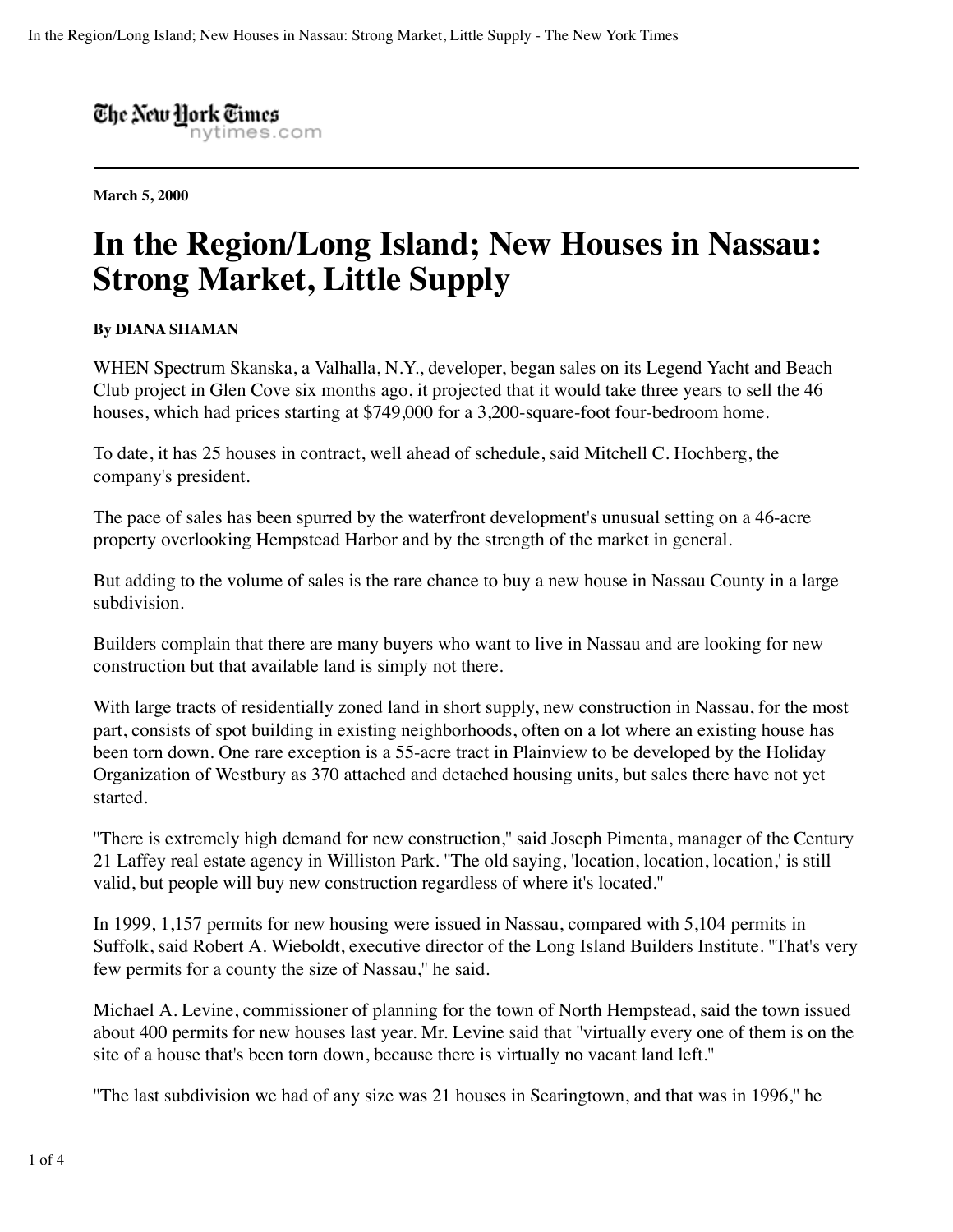said.

The 46-acre Glen Cove property was originally an estate that at one time belonged to Marcus Loew, one of the founders of the Metro-Goldwyn-Mayer Studios, and later his son, Arthur, an MGM president, who tore down his 53-room mansion in 1968 because of the cost of its upkeep.

The 46 new houses, some already under construction, will occupy half-acre to one-acre lots with amenities that are to include a gatehouse, a clubhouse, a pool, an indoor tennis court (a remnant of the original estate), a 60-slip marina and a private beach. The house priced at \$749,000 when sales began now sells for \$849,000. The most expensive house purchased so far is a 5,000-square-foot, five-bedroom residence on a waterfront lot at \$1.9 million.

ALTHOUGH Nassau, especially in North Shore areas, has many older homes in those price ranges, builders and brokers say new houses are being snapped up, often while still in the design stages, because so many buyers want new construction.

Buyers in Nassau's estate areas either want ''a charming old house or new construction because they are looking for something distinctive, not run-of-the-mill,'' said Steven Caronia, a broker with the New Homes division of the Daniel Gale agency in East Norwich. ''But with new, the work is all done,'' he said.

There are several reasons people want a new house, Mr. Hochberg of Spectrum Skanska said. Older houses, he said, oten lack features like high ceilings, modern kitchens, family rooms, large windows and master suites with sitting rooms off the bedroom, often with a fireplace. ''Those types of things and those conveniences are much more in keeping with the way people live today,'' he said. ''The biggest problem we have is finding land to build on at a price that makes sense.''

Only a few years ago, several large estates on Nassau's North Shore were going through the subdivision process, and although some large parcels are still available for subdivision, currently there is a dearth of land, said Edward C. Vassallo, owner of the North of 25A Prime Properties brokerage firm in Brookville.

In 1988, he said, 350 land parcels were listed for sale in the estate areas of the Brookvilles and other Gold Coast areas of Nassau's North Shore. ''Now we're down to about 20,'' he said.

In other areas of Nassau, builders are occasionally finding commercial properties that lend themselves to residential construction. In Seaford, for example, the 22.8-acre site of a former marina is being developed as 57 detached houses.

Since sales at the subdivision, called Crescent Cove, began a year ago, 36 of the 57 colonial-style houses have gone to contract, said Barbara Adamo, vice president and director of sales at Realty Group Marketing in Smithtown. Realty Group is in charge of sales for Cove Partners of Smithtown, the development group.

Prices for the dwellings, some of which are on the water with their own boat slip, range from \$439,000 for a 3,000-square-foot house on a lot with deeded rights to a dock, to \$590,000 for a waterfront residence with its own dock. The houses have three or four bedrooms; each has a two-car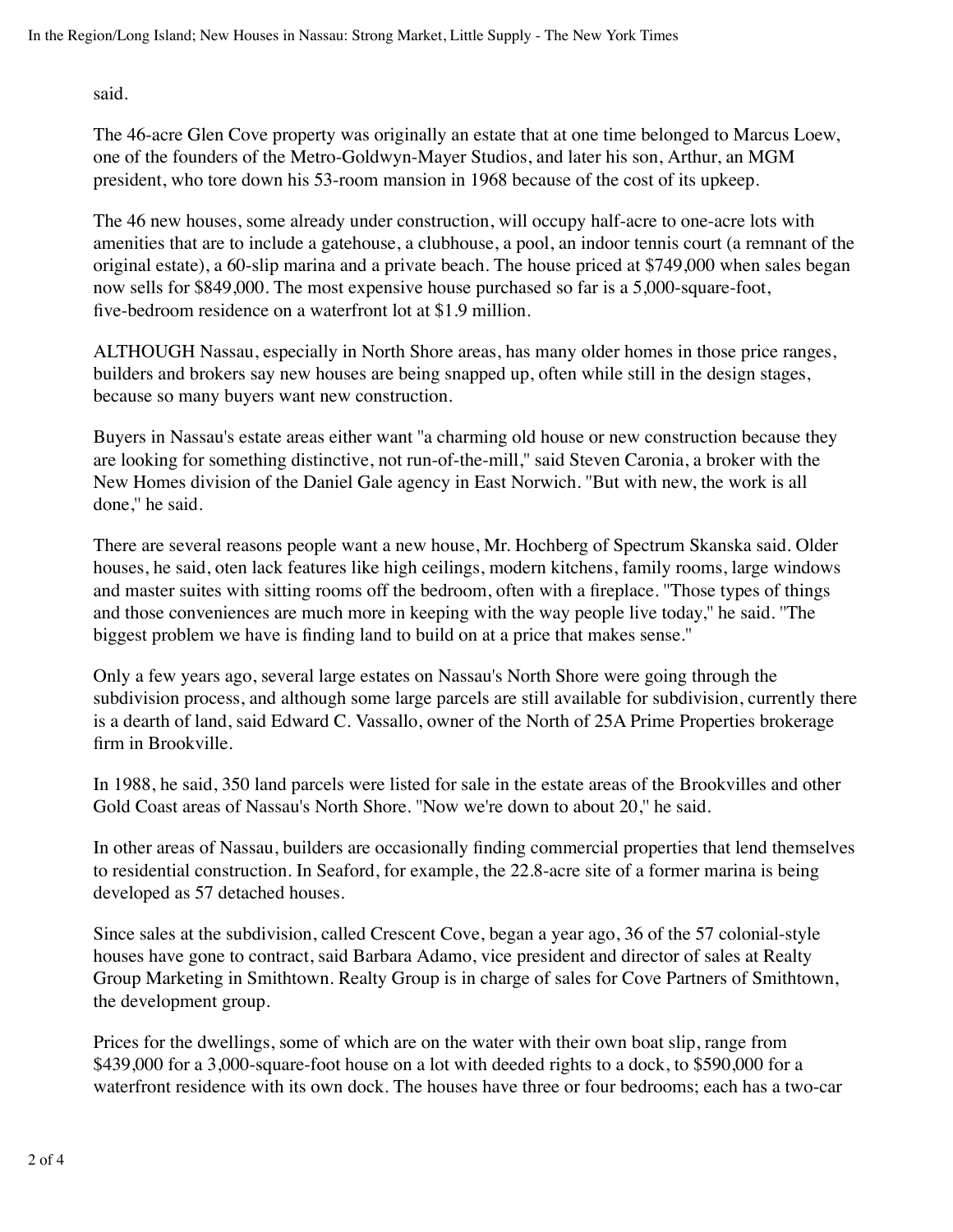garage.

Realty Group Marketing is also the selling broker for another partnership, Harbor View at Roslyn, which is building a 10-house development called Harbor View at Roslyn on the 4.5-acre site of a former elementary school. Four of the 10 colonials, priced from \$779,000 for a 3,300-square-foot four-bedroom to \$819,000 for a five-bedroom with 4,800 square feet, have gone to contract since sales began six months ago, Ms. Adamo said.

Robert Preston, owner of Westwood Homes in Roslyn and a builder for 20 years, was able to buy a former pool club in East Hills on which, he said, he intends to build two houses that will sell for over \$1 million each. But for the most part, Mr. Preston said, he is creating building lots by taking down older homes.

He said he recently bought, to tear down, a small three-bedroom split-level in East Hills that was built in the 1950's on a half acre. ''To rehabilitate the house does not make sense,'' he said. ''The value is in the land.'' The house he is building to replace it -- already sold to a neighborhood family that wanted new construction -- is a five-bedroom, 4,700-square-foot residence priced at \$1.2 million.

''Until you live in a new home, you don't realize the convenience of having new construction,'' Mr. Preston said. ''People want the room sizes, the layout, the closet space, the large eat-in kitchens and the walk-in showers that you usually don't find in an older house. In some cases, we're putting four to five bathrooms into a house.''

Philip Fusco, president of Vincent Management, a development company in Franklin Square, said that many people realized that buying an existing house and renovating it sometimes was as expensive as buying new construction, ''because you have to demolish what's there and rebuild,'' he said. ''So people realize they might as well buy a new house.''

ONE area especially in demand by buyers is the Roslyn Country Club, a community built by Levitt & Sons in the 1950's where houses, originally costing \$17,000, now sell in the mid-\$400,000 range.

Builders are buying them, knocking them down and replacing the modest 2,200-square-foot houses, which have no basements, with four- and five-bedroom homes with basements and up to 4,000 square feet that sell for \$925,000 to \$1.3 million, said Roy M. Sobel, owner of the Coldwell Banker/ Claire Sobel real estate agency in Roslyn.

The Country Club enclave, which has about 500 homes, is especially desirable, Mr. Sobel said, because families can belong to a private country club, with a pool and tennis, paying only a \$200 annual membership fee. The local East Williston school district is one of the most highly regarded on Long Island, he said.

The Great Neck area also has many older houses that do not meet the needs of today's buyers because they lack the space, bathrooms and room sizes that people want, said Hildy Sanders, an owner of Trylon Realty in Great Neck. ''Years ago, people didn't want big houses,'' Ms. Sanders said, ''and now they want them to be very big.''

Older 2,000-square-foot houses that might sell for \$350,000 to \$400,000 are being leveled by builders